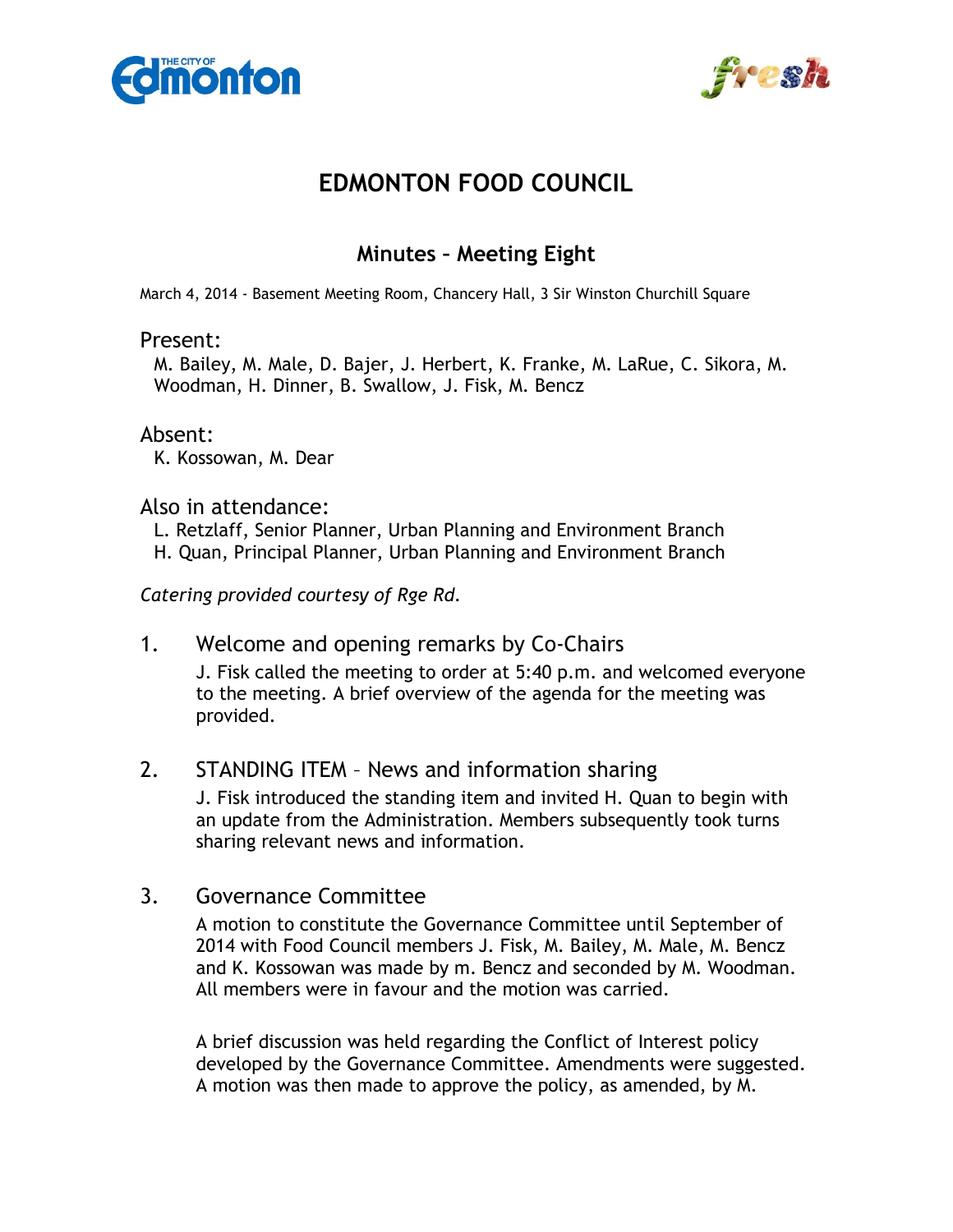



Bencz and seconded by M. Male. All members were in favour and the motion was carried.

J. Fisk led a discussion regarding recommended additions to the Terms of Reference by the Governance Committee. Based on the numerous discussions to date, the bulk of the new additions to the Terms of Reference cover the Edmonton Food Council's commitment to public engagement and communications. A motion to accept the newly amended Terms of Reference was made by M. Male and seconded by M. Bencz. All members were in favour and the motion was carried.

J. Fisk noted that changes to the Terms of Reference are not yet complete, as additions are still required on the topic of the selection process, terms, recruitment and sustainability of Food Council membership. These changes will be discussed by the Governance Committee in the near future.

A continued discussion about the importance of the Edmonton Food Council's public engagement and communications work was held. It was agreed that a critical component of any public engagement and communications plan would be the development of an online presence, external to the City of Edmonton web page on the Food Council, that would allow for Food Council members to interact with the public directly. Therefore, a motion was made by B. Swallow to request from Administration the approval of a new Food Council blog site that is external to the City of Edmonton's website for the purpose of fulfilling key parts of the Food Council's mandate and for effective public engagement. The motion was seconded by M. Bencz and all members were in favour. The motion was carried. H. Quan agreed to follow up on the request within the Administration.

#### 4. Communications and public engagement

Multiple considerations and options were discussed regarding the development of a communications and public engagement strategy. The framework provided by the newly amended Terms of Reference provided useful discussion points on which to focus, including the issue of what public accountability means, how an external blog would be used, administered and managed, the obligations of each member to contribute to public dialogue, the purpose and method for hosting public events and meetings and monthly in-camera business meetings. The key question of how to ensure that the appropriate resources are available for all of the additional work was also raised and discussed. A request was made to H. Quan to bring back a more complete understanding of the resources available to the Edmonton Food Council.